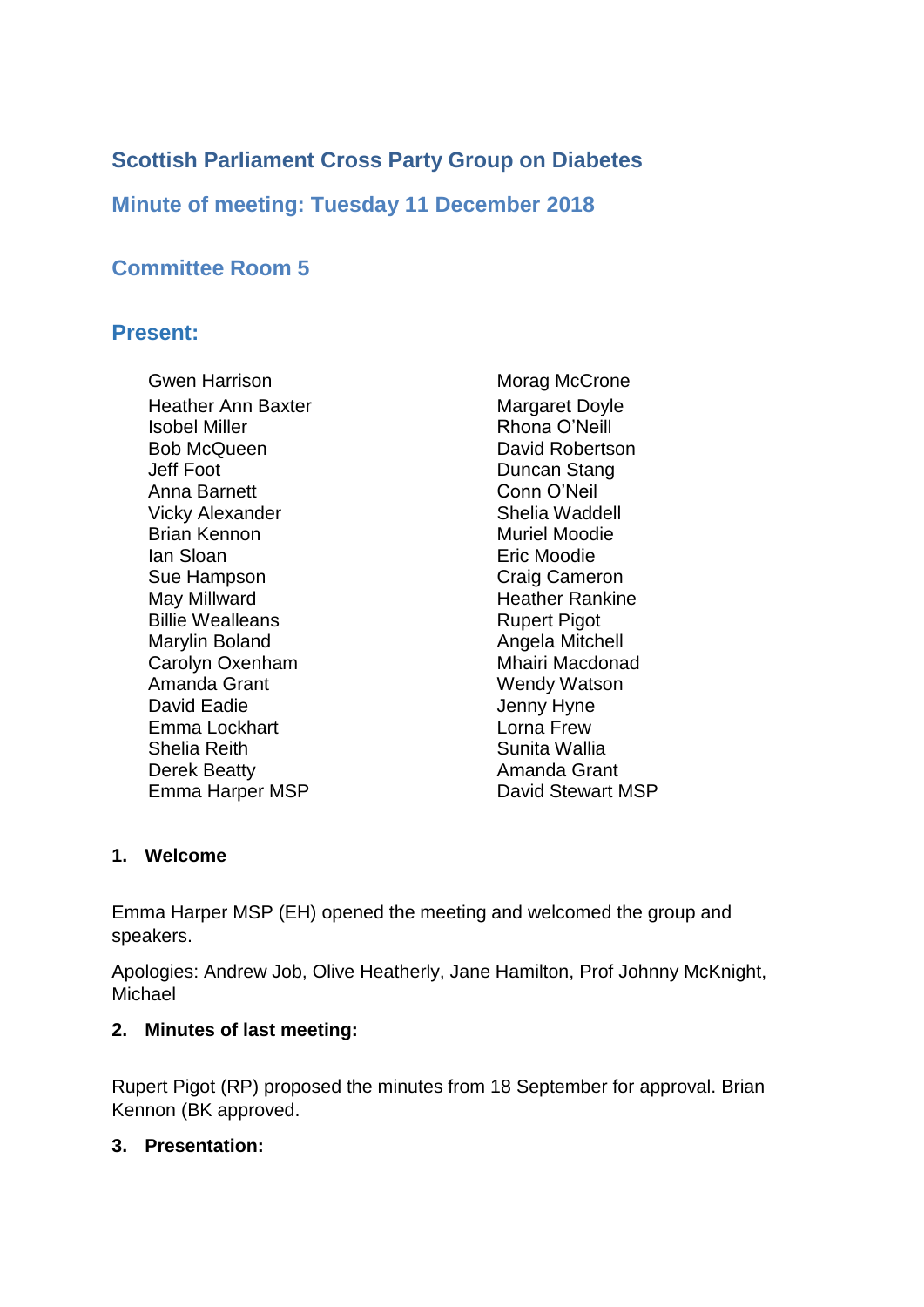EH introduced Dr Wendy Watson (WW), Consultant Diabetologist, NHS Grampian and Chair of Scottish Diabetes Education Advisory Group and Jenny Hynes Programme Lead for Structured Education for people with Type 2 Diabetes, NHS Forth Valley.

The presentation will be attached with these minutes.



## **4. Discussion**

Ian Sloan (IS) asked about plans for access to education for all people living with diabetes – there are nearly 300, 000. This is too much and would it not be better for Scottish Government to fund a body to administer this task?

WW agreed with the need to be ambitions and to promote self-management. The issue at hand is about giving people the skills for effective self-management and access to appropriate education when they need it.

Anna Barnett (AB) asked about using YouTube or anything like that?

JH referenced [No Delays](https://www.nodelays.co.uk/) by NHS Grampian and in addition Diabetes UK also has podcasts with the Cardiff University. However it is very expensive to produce this type of content.

WW added that we should look at this at a national level.

Eric Moodie asked how to attract the interaction of the young people?

WW agreed that it was a challenge to involve young people.

Lorna Frew pointed out that there have always been financial challenge. Has there been any work done on getting Health Boards to work together to meet specific group needs?

WW gave the example of the video consultations that take place between Aberdeen and the Shetlands Islands and discussed their aims and objectives. Subsequently the patients flew down for face to face meetings. We need to embrace things that work.

EH asked what is the commitment that people have to make for education?

JH responded that it depends on what you undertake. For instance X-pert is four consecutive weeks for 2 hours per week. It could be delivered in, for example, Tesco or Morrison's. We have had really good input on where people go.

Mhairi MacDonald (MMac) highlighted the [Learning Zone](https://learningzone.diabetes.org.uk/) on the Diabetes UK website.

Brian Kennon (BK) commented that Scottish Government and Scottish Diabetes Group are very supportive of education and are looking at bringing the suite of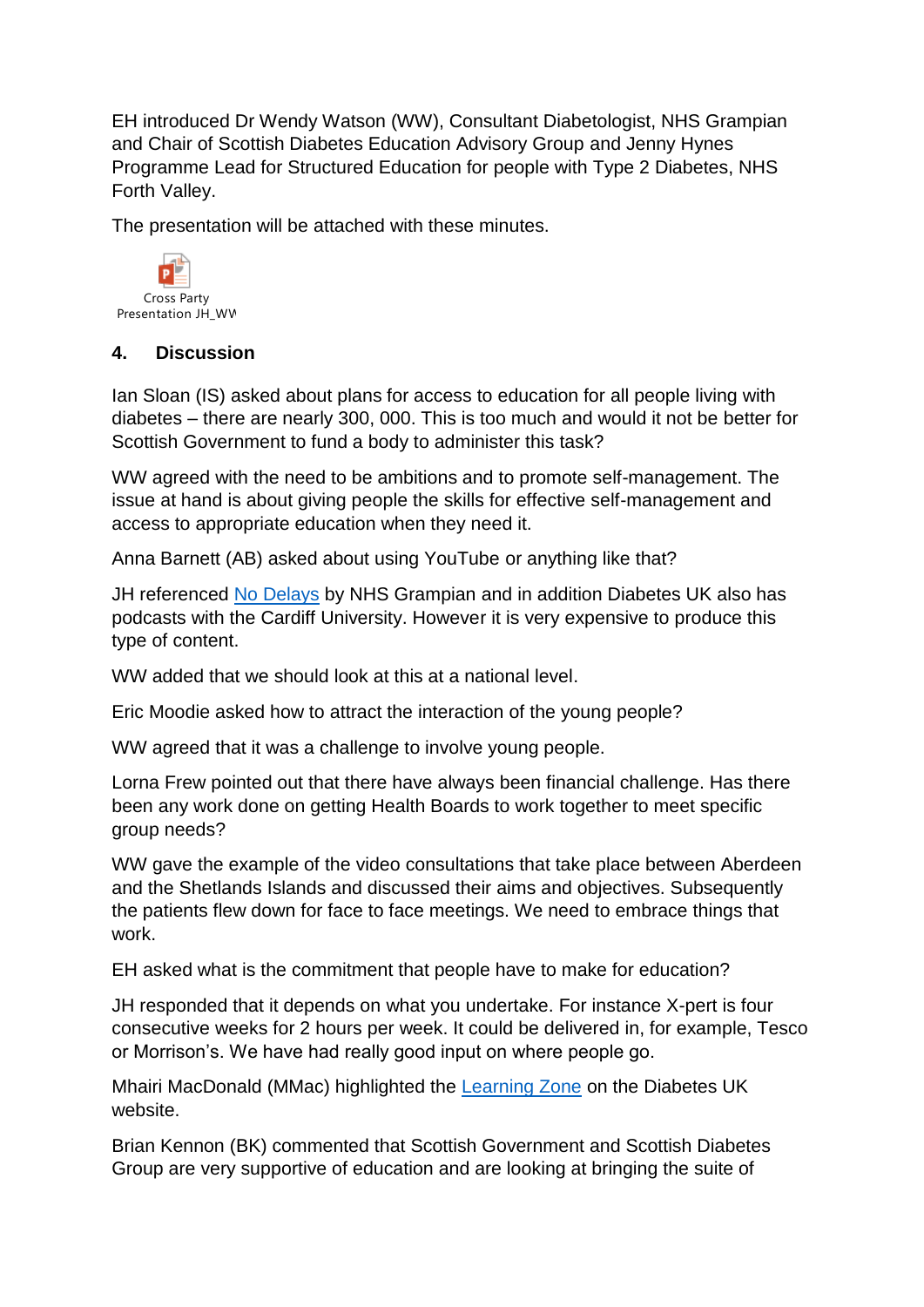options that are available together, there is a desire to take this forward. Personally, he believes that it is a confused landscape and we need to get people to understand what it means. For instance oncologists would not say "would you like to come along for some radiotherapy?" Education is important and we must articulate that at different points we should have different offerings, we need to change the rhetoric.

EH asked if there was a stigma around the side of saying that you are overweight and you might die as a result of this?

BK took the oncology analogy further for diabetes there are too many offerings over primary and secondary care, we need to get the house in order and simplify it.

JH added that there is a stigma, we as health care professionals must have more training in how to deal with this, not in a blunt negative way but in how to explain it better.

Sue Hampson (SH) The language of diabetes is off putting and it contradicts empowerment. There are a lot of medical words that can be off putting.

WW agreed and that we need to learn from our patients, we don't want to put people off.

EH asked about good practice, specifically in Kirkcudbright where people are receiving training. The nudge effect is appropriate and gets the right conversation off to the right start.

JH agreed and that is about showcasing education and the benefits. It is a facilitation, she has worked with 40 people and 9 are now in remission. We don't report that, they've each lost around two stone and have done that themselves.

Angela Mitchell (AM) asked about ring fencing of budgets?

WW replied that she did not have the answer and added that when we speak about cost it is often about time cost. Education is the easy thing to pull be we must have time and resource directed at it.

Jeff Foot (JF) responded that as resources are tight he had heard about people with diabetes are helping. Can we make use of people living with diabetes in evidence of what works?

EH mentioned remission and the news that Labour deputy leader, Tom Watson had lost seven stone and put his Type 2 diabetes into remission and should we be using remission more?

Ruth Chapman (RC) asked if there is a role for a mentorship/buddy type role?

WW answered that there have been buddy schemes in Grampian, we do need to use these as examples.

EH added that there is a buddy scheme in Moffat GP surgery to encourage each member to lose weight.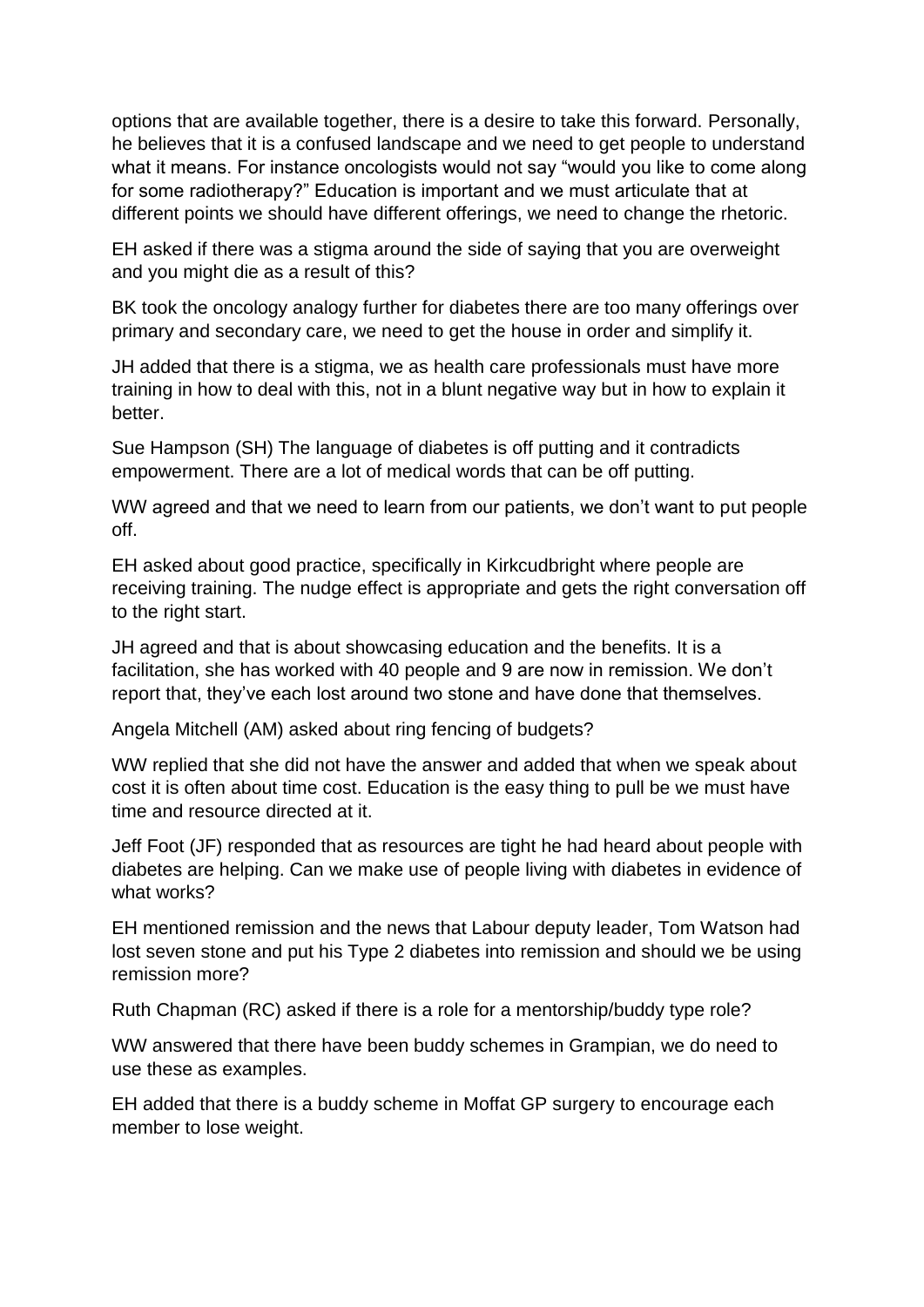BK agreed that there were pockets of good practice. JH is correct, we have SCi Diabetes, we must speak in a common language with common goals.

Viki Kitson highlighted that the Glasgow Family Group has a drop in session in the supermarket. Can we see more education in Schools?

EH mentioned the "Curriculum for Excellence" and making this a part.

Rupert Pigot (RP) asked about insulin pumps and using this as a method to get more people on education courses.

JH agreed that it must be part of the pathway.

Duncan Stang (DSt) referenced cancer treatment, there is a 17 per cent of dying of breast cancer in five years. There is a 80 per cent of dying in five years following an amputation as a result of diabetes. Healthcare professional's role is dealing with the whole body and we are not getting the message across as strongly as we should be. Is it as strong a message as it should be?

Isobel Miller (IM) continued with the breast cancer analogy; if you have breast cancer, please bring someone with you. If you go along with a high HbA1c, you do not get the seriousness and can we introduce this at the point of diagnosis, the seriousness of the condition?

WW urged tempering this.

May Millward (MM) agreed about trying new venues and that supermarkets were a convenient way to reach people that we don't normally contact. The term structured education is problematic and doesn't show the two discreet parts. Education is part about helping people self-manage their condition. The second is the psychological support to help sustainability.

DB highlighted that he is looking at getting a mobile clinic on the road and that this can help create awareness. It is aimed at people who struggle to attend their appointments.

BK pointed out that data is driven by SCi-Diabetes and this may mean that primary care may not be recoding and capturing the data, we need a national education programme.

EH asked whether when people with diabetes go to the opticians for their retinal screening they can be tested for other problems?

WW replied that it is about the recording and enabling that.

EH knows that getting systems to talk to one and other is a problem that has been brought up with the Health and Sport Committee.

Jeff Foot (JF) asked if all the different systems with primary and secondary care are providing problems can there be a national plan? For instance could Scottish Government require the use of SCi-Diabetes?